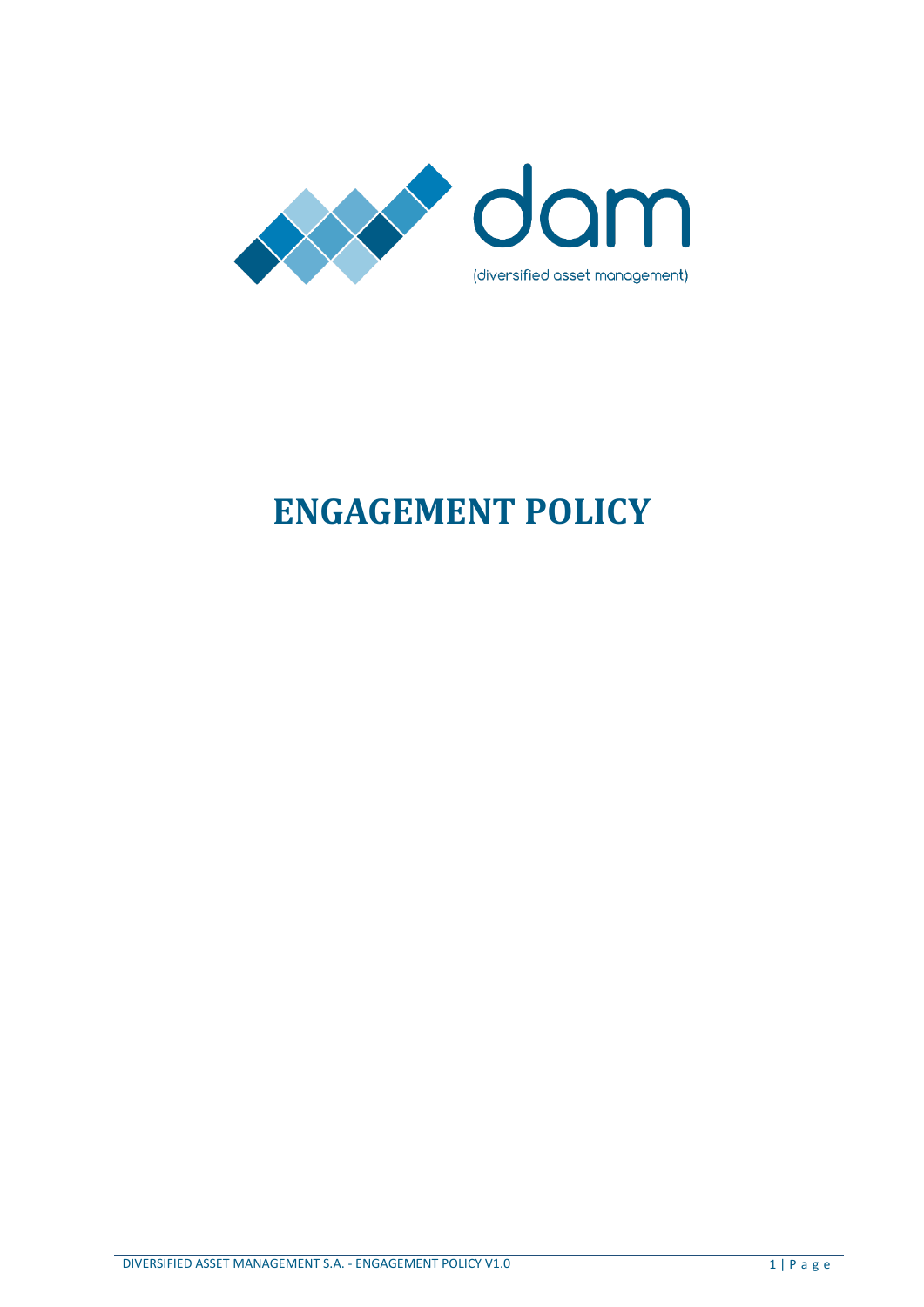

# **TABLE OF CONTENTS**

| 5.             |                                                                    |  |
|----------------|--------------------------------------------------------------------|--|
| 6.             |                                                                    |  |
| 7 <sub>1</sub> | EXERCISING VOTING RIGHTS ATTACHED TO SHARES OF TARGET COMPANIES  5 |  |
|                |                                                                    |  |
| 9.             |                                                                    |  |
|                |                                                                    |  |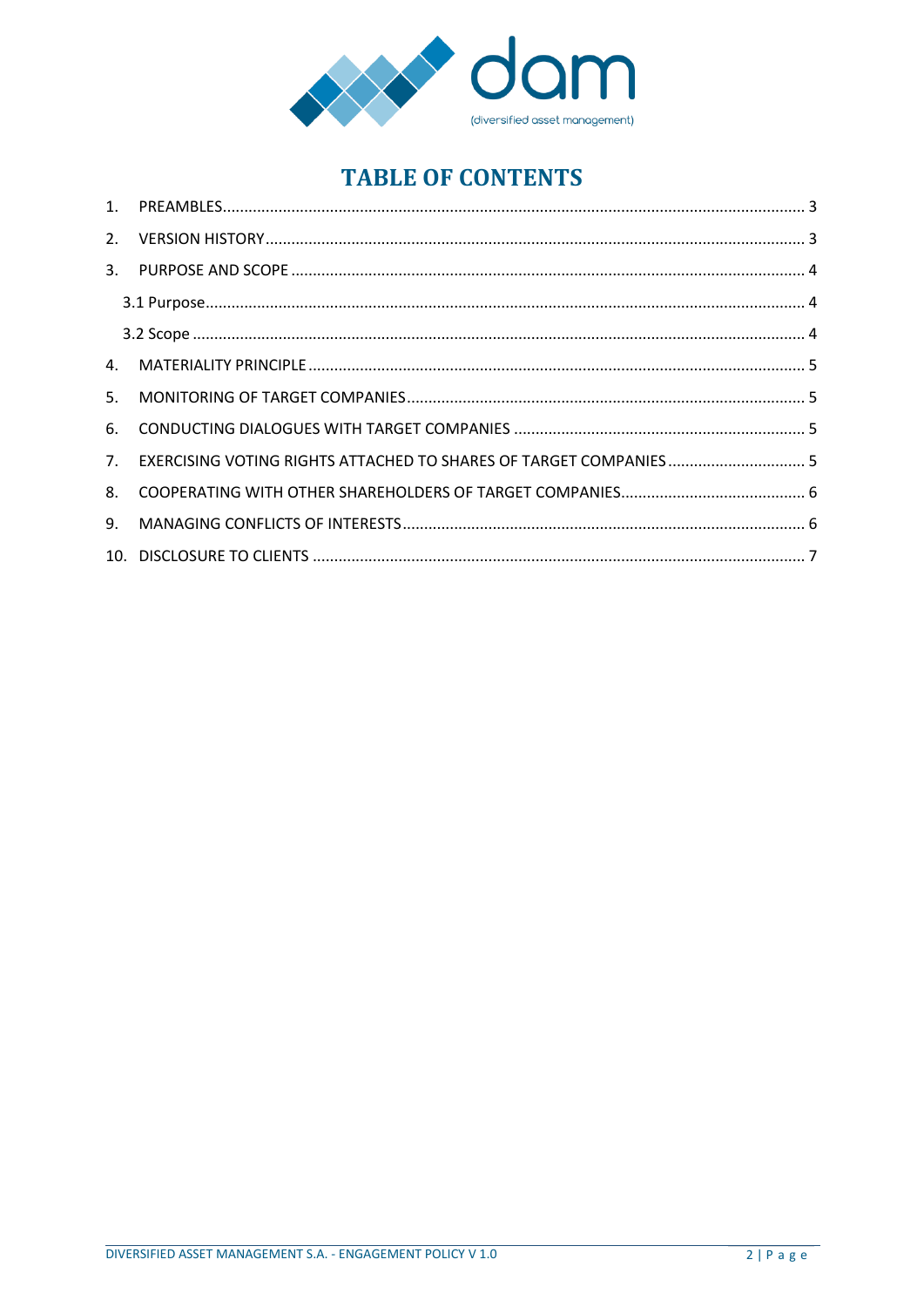

# <span id="page-2-0"></span>**1. PREAMBLES**

DIVERSIFIED ASSET MANAGEMENT S.A. (hereinafter referred to as "DAM") is a wealth manager with its registered office in Luxembourg, and which is supervised by the *Commission de Surveillance du Secteur Financier* (hereinafter referred to as the "CSSF").

DAM conducts its business activities in accordance with Articles 24-1, 24-2, 24-4, 24-5 and 28-6 of the Law of April 5<sup>th</sup>, 1993 on the financial sector, as amended (hereinafter referred to as the "Law of 1993").

As per Section A of Annex II of the Law of 1993, DAM is licensed, in its capacity as a professional of the financial sector, specifically an investment firm, to provide the following investment services and activities:

- 1. reception and transmission of orders in relation to one or more financial instruments;
- 2. execution of orders on behalf of clients;
- 3. portfolio management;

and

4. investment advice.

In addition, as per Section C of Annex II of the Law of 1993, DAM is licensed to offer the following ancillary services:

1. safekeeping and administration of financial instruments for the account of clients, including custodianship and related services such as cash/collateral management;

2. granting credits or loans to an investor to allow the latter to carry out a transaction in one or more financial instruments, where the firm granting the credit or loan is involved in the transaction;

3. foreign exchange services where these are connected to the provision of investment services; and

4. investment research and financial analysis or other forms of general recommendation relating to transactions in financial instruments.

Also, DAM is authorised to carry out family office activities, in accordance with the Law of December  $21<sup>st</sup>$ , 2012 relating to the Family Office activity, as amended.

Finally, it is to be noted that, in accordance with the categorisation of investment firms introduced as of June 26<sup>th</sup>, 2021, that is further to the entry into force of the Investment Firms Regulation<sup>1</sup>, DAM is a so-called Class 2 IFR investment firm.

This Engagement Policy (hereinafter referred at as the "Policy") was drafted, and approved, by the Executive Committee of DAM.

It was subsequently approved by the Board of Directors of DAM.

# <span id="page-2-1"></span>**2. VERSION HISTORY**

 $\overline{a}$ 

| <b>Version</b><br>number | Date of approval by<br>the Board of<br><b>Directors</b> | Member of the<br><b>Executive</b><br>Committee<br>responsible for the<br>version | <b>Description</b> |
|--------------------------|---------------------------------------------------------|----------------------------------------------------------------------------------|--------------------|
| 1.0                      | 18.2.2022                                               | Salvo ANDRONICO                                                                  | First issue        |

<sup>&</sup>lt;sup>1</sup> Regulation (EU) 2019/2033 of the European Parliament and of the Council of November 27<sup>th</sup>, 2019 on the prudential requirements of investment firms.

DIVERSIFIED ASSET MANAGEMENT S.A. - ENGAGEMENT POLICY V 1.0 3 | P a g e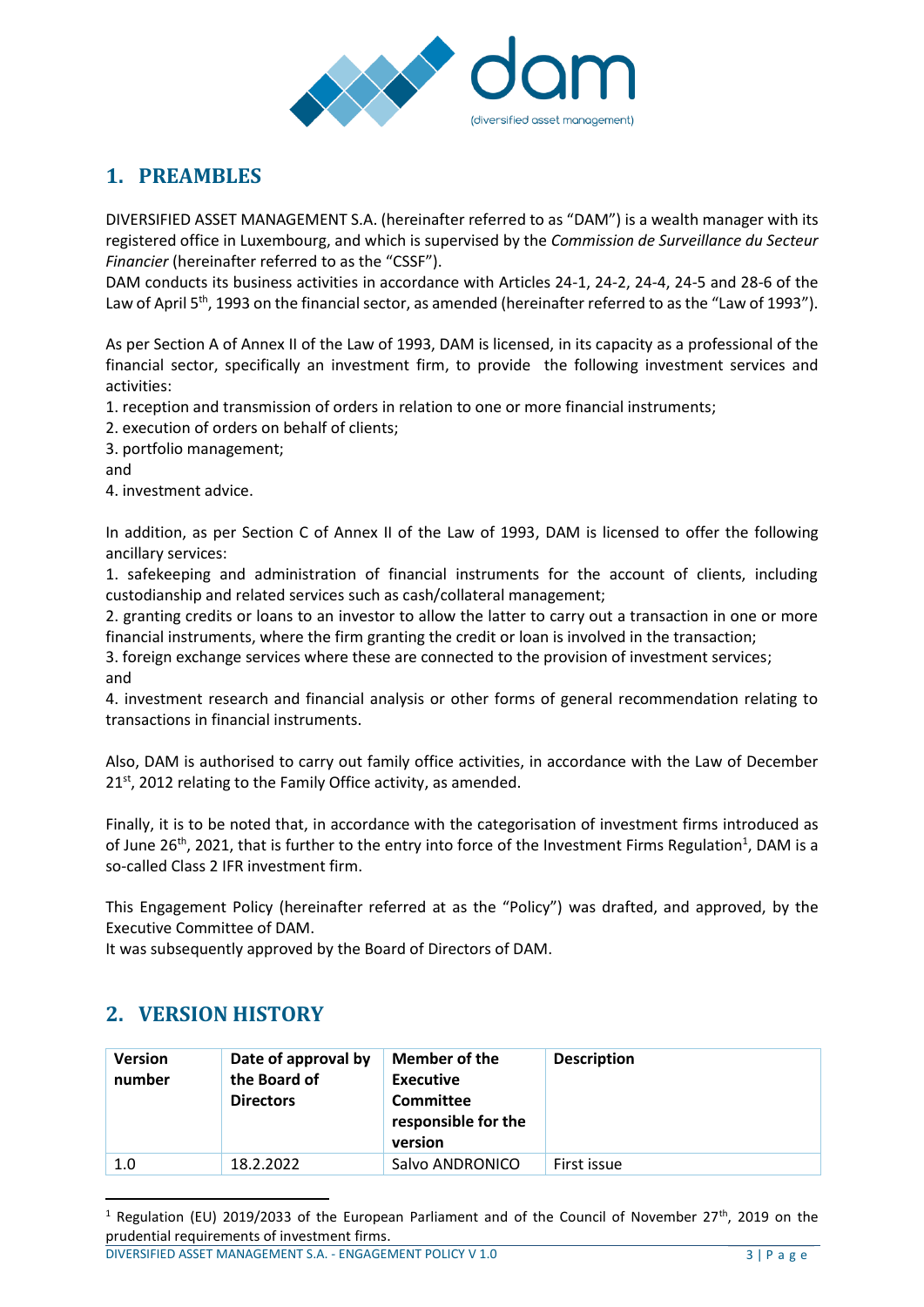

#### **DATE OF APPROVAL BY THE BOARD OF DIRECTORS - V 1.0 18.2.2022**

| Name: Salvo ANDRONICO           | <b>Name: Olivier CONRARD</b>                                    |
|---------------------------------|-----------------------------------------------------------------|
| <b>Title: Managing Director</b> | Title: Managing Director and Chief Compliance<br><b>Officer</b> |
| Signature:                      | Signature:                                                      |

# <span id="page-3-0"></span>**3. PURPOSE AND SCOPE**

#### <span id="page-3-1"></span>**3.1 Purpose**

The purpose of this Policy is to describe how DAM, when offering discretionary portfolio management services to its clients, integrates shareholder engagement in the respective investment strategies of client portfolios, in accordance with the provisions of the Law of August  $1<sup>st</sup>$ , 2019, amending the Law of May 24<sup>th</sup>, 2011 on the exercise of certain rights of shareholders at general meetings of listed companies<sup>2</sup>.

Specifically, this Policy describes how DAM intends to:

- monitor the companies (hereinafter referred to individually as a "Target Company", and collectively as "Target Companies") in the shares of which it invests on behalf its clients in respect of various subject matters, including strategy, financial and non-financial performance and risk, capital structure, social and environmental impact and corporate governance;

- conduct dialogues with the Target Companies;

- exercise voting rights attached to the shares of the Target Companies;
- cooperate with other shareholders of the Target Companies;
- manage actual and potential conflicts of interests in relation to its shareholder engagement.

#### <span id="page-3-2"></span>**3.2 Scope**

 $\overline{\phantom{a}}$ 

This Policy applies exclusively to the shares of those Target Companies (i) which have their registered offices in European Union (hereinafter referred to as the "EU") Member States and (ii) the shares of which are admitted to trading on a regulated market situated or operating within EU Member States.

DIVERSIFIED ASSET MANAGEMENT S.A. - ENGAGEMENT POLICY V 1.0 4 | P a g e

<sup>&</sup>lt;sup>2</sup> The Law of August 1<sup>st</sup>, 2019 transposed into Luxembourg law the provisions of Directive (EU) 2017/828 of the European Parliament and of the Council of May 17<sup>th</sup>, 2017, amending Directive 2007/36/EC as regards the encouragement of long-term shareholder engagement (also known as the 2<sup>nd</sup> Shareholder Rights Directive II, i.e. 'SRD II').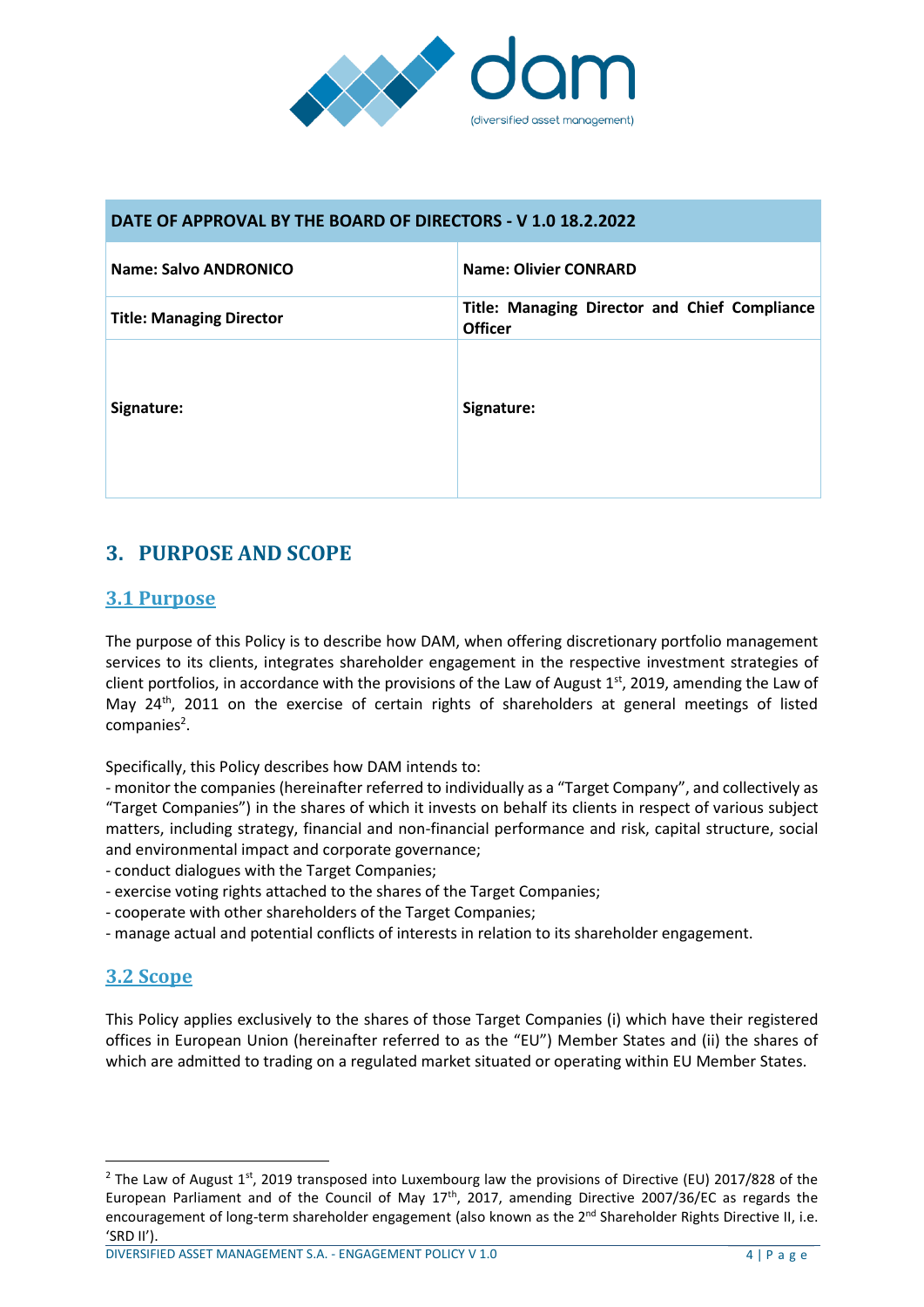

#### <span id="page-4-0"></span>**4. MATERIALITY PRINCIPLE**

In recognition of the limited ability of DAM to exercise significant influence on Target Companies in those circumstances where shareholdings of client portfolios are not material, it is the policy of DAM NOT to integrate shareholder engagement in the respective investment strategies of client portfolios if the aggregate shareholdings of the said portfolios in individual Target Companies amount to less than 3% of the latter's outstanding shares (as calculated on the basis of the full market capitalisation methodology, as opposed to the free-float methodology).

**Accordingly, this materiality principle applies to each and every feature of this Policy as discussed in Sections 5. to 9. hereunder.**

# <span id="page-4-1"></span>**5. MONITORING OF TARGET COMPANIES**

DAM, as an institutional investor, is what is commonly known as an active investor; accordingly, it strongly believes in the monitoring of Target Companies.

Specifically, DAM only decides to invest in the shares of a Target Company once it has gained an indepth understanding of the said Target Company's overall business strategy, risk exposure and share capital structure.

In addition, DAM is committed to incorporating environmental, social and governance (hereinafter referred to as "ESG") criteria into its investment strategy.

Full details of how DAM actually integrates ESG criteria in its model portfolios' respective investment strategies may be found in its Sustainability Risks Policy, as posted on its Website [\(https://dam-lux.com\)](https://dam-lux.com/).

# <span id="page-4-2"></span>**6. CONDUCTING DIALOGUES WITH TARGET COMPANIES**

As an active investor, DAM seeks to engage directly with the management teams of Target Companies.

Specifically, engagement includes an on-going communication between DAM's Portfolio Management Department and the management teams of Target Companies.

Such communication may range from obtaining regular updates regarding the financial situations of Target Companies to discussing specific issues, such as for instance a change of their overall business strategy.

In some cases, the Portfolio Management Department of DAM may take a more focused approach, depending on the individual circumstances of Target Companies; such approach may extend to conducting physical meetings with the management teams of Target Companies.

#### <span id="page-4-3"></span>**7. EXERCISING VOTING RIGHTS ATTACHED TO SHARES OF TARGET COMPANIES**

As an active investor, DAM recognizes that the exercise of voting rights is an important aspect of shareholder engagement, in particular if the shareholdings of clients' portfolios are material with regard to the outstanding shares of Target Companies.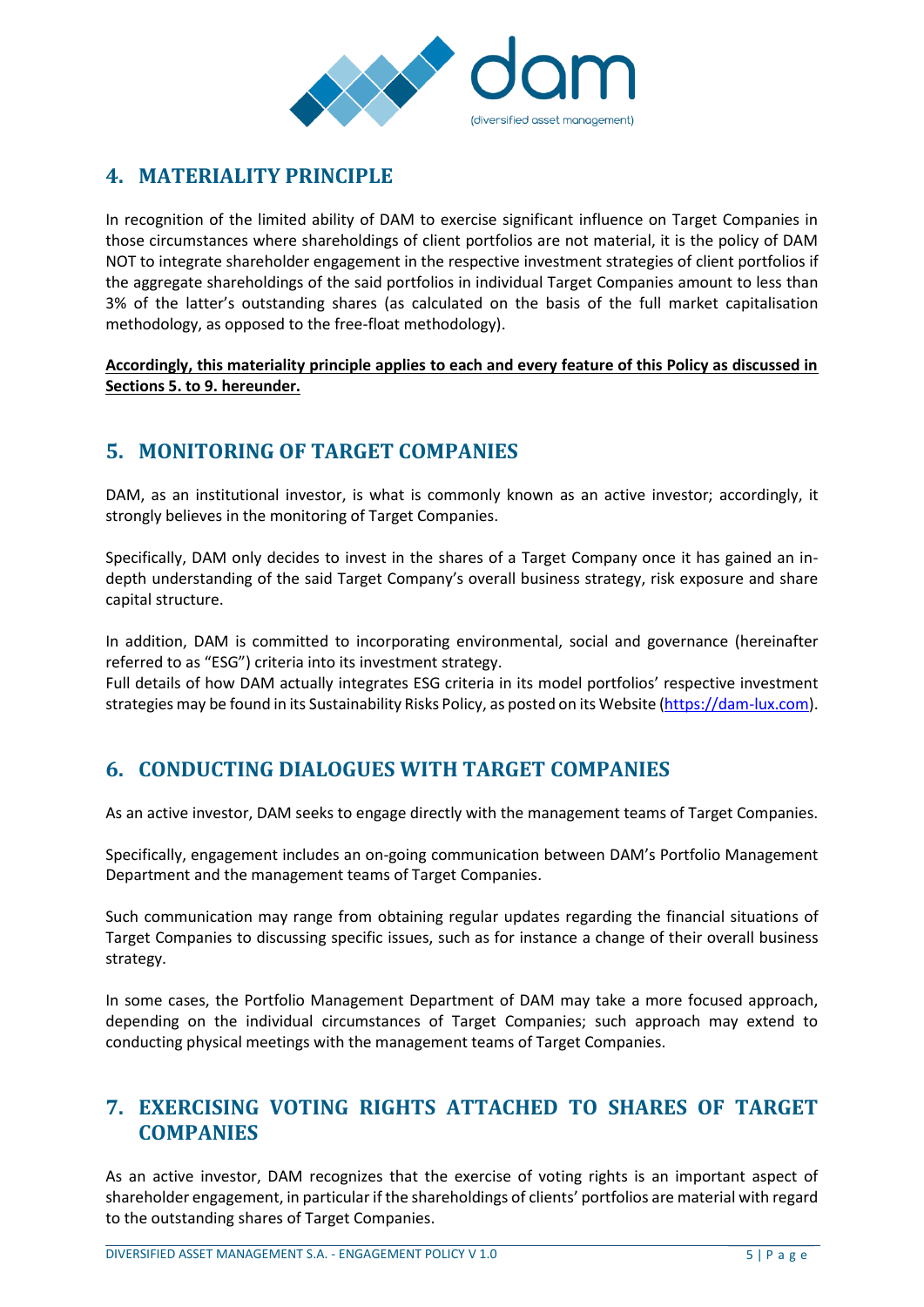

Within DAM, it is the Portfolio Management Department which is ultimately responsible for determining whether and how to exercise voting rights.

If, and when, exercising voting rights, DAM's Portfolio Management Department will endeavour, on a best-efforts basis, to apply the following core voting principles:

- It is normally the policy of DAM to vote (typically in the course of annual general meetings of shareholders) in respect of the shares of Target Companies held in clients' portfolios, this in a prudent and diligent manner, based exclusively on its reasonable judgement of what will best serve the financial interests of its clients, as the latter are the ultimate beneficial owners of such shares.
- For standard agenda items of shareholder meetings of Target Companies. -i.e. those agenda items which in normal circumstances have no long-term material impact on the investments made by DAM in respect of clients' portfolios-, DAM typically votes in accordance with the proposals of the Target Companies' management teams.
- For other matters on the agendas of shareholder meetings of Target Companies which may ultimately have an impact on the interests of clients, some in-depth analysis of these agenda items is done beforehand by the Portfolio Management Department of DAM.
	- 1. These other, non-standard, items are, among others, related to: (i) mergers and acquisitions, (ii) takeovers, (iii) reorganisations, and (iv) changes in the structure of the share capital and voting rights.
	- 2. The analysis must be conducted by the Portfolio Management Department of DAM based on available information, such as press releases by Target Companies, annual reports of Target Companies, analysts' recommendations in respect of Target Companies, etc.

Despite the foregoing, it is the policy of DAM NOT to vote at shareholders meetings of Target Companies where voting may be detrimental to the interests of its clients, such as administrative costs associated with voting or blocking requirements which lock-up the shares held in clients' portfolios (e.g. those deriving from a securities lending program) and which might in turn limit liquidity or access to market opportunities.

#### <span id="page-5-0"></span>**8. COOPERATING WITH OTHER SHAREHOLDERS OF TARGET COMPANIES**

In some cases, DAM may cooperate with other institutional investors, which are also shareholders of Target Companies, if it considers it to be in the best interests of its clients.

Such cooperation may be in the form of joining other institutional investors in meetings with the management teams of Target Companies.

#### <span id="page-5-1"></span>**9. MANAGING CONFLICTS OF INTERESTS**

DAM is aware that potential conflicts of interests may arise when engaging with Target Companies.